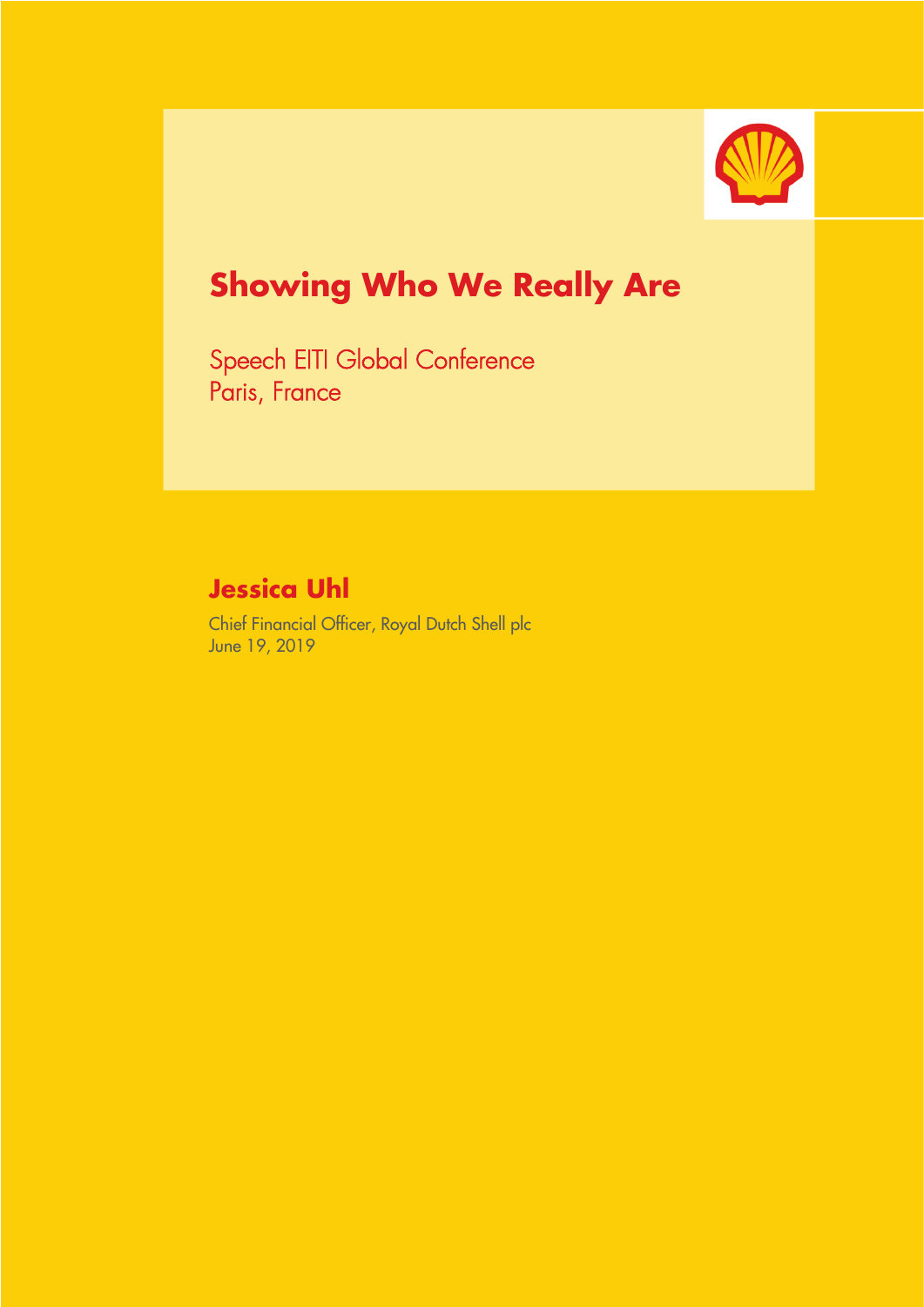

Jessica Uhl became Shell's Chief Financial Officer and an Executive Director in March 2017.

Jessica joined Shell in 2004 and has held Finance leadership roles in Shell's Upstream, Integrated Gas and Downstream businesses, as well as in Projects & Technology and Corporate headquarters.

She was previously Executive Vice President (EVP) Finance for the Integrated Gas business and has held roles including EVP Finance for Upstream Americas, Vice President (VP) Finance for Upstream Americas Unconventionals, VP Controller for Upstream and Projects and Technology, VP Finance for the global Lubricants business and Head of External Reporting.

Jessica joined Shell in finance and business development supporting the Renewables business. Prior to that she worked for Enron in Houston and Panama (1997-2003) and Citibank in San Francisco (1990-96).

Jessica is married to Michael and they have three children. In her free time, apart from spending quality time with family and friends, Jessica enjoys going for extended walks, reading and some small scale farming at their home.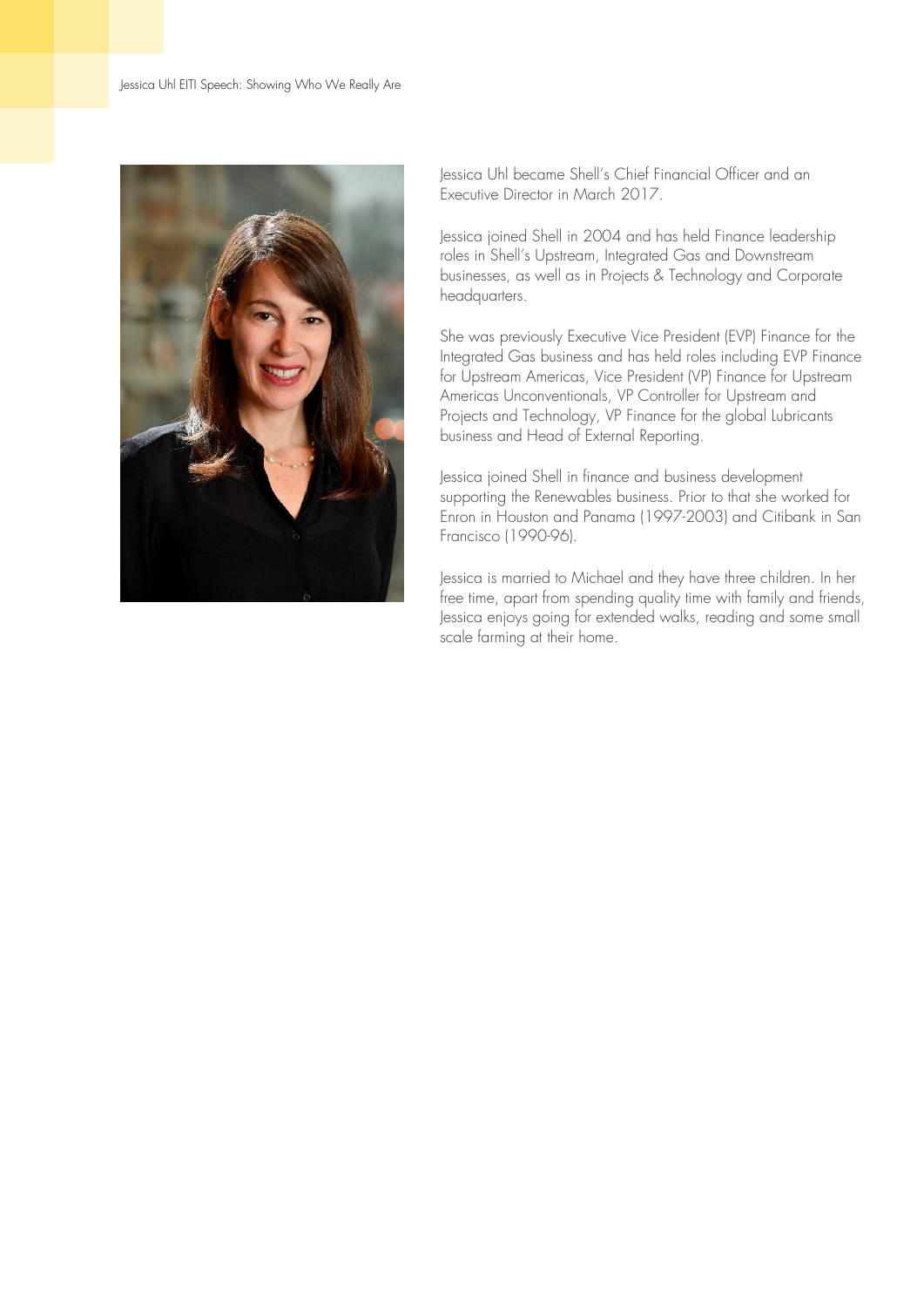## When it comes to doing the right thing for society, people can have a hard time trusting oil and gas companies. Jessica Uhl argues that being transparent about taxes, contracts and climate change is one of the best ways to let people make up their own mind whether Shell is doing the right thing.

Ladies and gentlemen,

Around 200 years ago, not too far from Paris, the Frenchman Joseph Nicéphore Niépce took the first ever photograph in the world. With this photograph, Niépce made it possible for people to see things as they really were, not as they imagined them. This is also why we are here today: being transparent, not trying to obscure things, showing how things really are.

The costs and benefits of any industry should be clear to society, but I believe transparency is particularly relevant for the natural resource industry. Because its impact and sphere of responsibility are immense. From managing the environmental impact of producing energy… to ensuring access to reliable and affordable and environmentally sustainable energy. And the energy industry in many countries is an important source of revenue. From taxation, to sharing in revenue, to employment, pension payments and dividend payments that have real impact on individuals around the world. In the case of Shell, we are the largest dividend payer in the world. And we provide employment for hundreds of thousands of people, from fulltime staff to contractors and subcontractors.

#### **Transparency**

And then there is the pressing challenge of moving to a cleaner energy system to meet growing energy demand while tackling climate change. People can have a hard time trusting us as an oil and gas company to do the right thing… when it comes to our stakeholders, society and climate change. Showing who we really are and what we really do, I believe is one of the best ways people can understand the many contributions we make to society and understand the efforts we are making to try and serve the needs of shareholders, stakeholders, society, as well as the environment. Not because we think it will

necessarily make people like us. But because we want to enable people to make their own decisions, based on the right information.. the best information on whether they can trust us. To see us not how they imagine us, but as we really are. So, Shell believes in transparency.

#### Taxes

Transparency on tax, for example. Last year, Shell companies paid more than \$16 billion in corporate income tax and royalties around the world. We also collected on behalf of governments some \$48 billion in excise duties, sales taxes and similar levies on our fuel and other products. Despite this considerable amount, people often believe our tax payments in individual countries are not fair. The perception can be we do not pay enough in one country and instead pay too much in another. This is one of the reasons why Shell helped set up EITI in 2003… started reporting our tax payments to governments in 2012 before it became mandatory within the European Union in 2016… and signed up to the B Team Responsible Tax Principles in 2018. And we are going to be more open about taxes going forward. By sharing more details on how we support the development of effective tax systems… information on the taxes we pay in countries… and what economic activity we have in these countries. We intend to publish this information by the end of the year.

#### **Contracts**

For an international energy company, it is important to show what we have paid to governments in different countries. But we also understand that people want to know why we have paid that amount. That's why apart from being open about taxes ourselves, we encourage governments to join EITI and share contracts and licences… in line with EITI's revised standard on contract transparency. With this standard, EITI enables reliable information to

### "Shell believes in transparency."